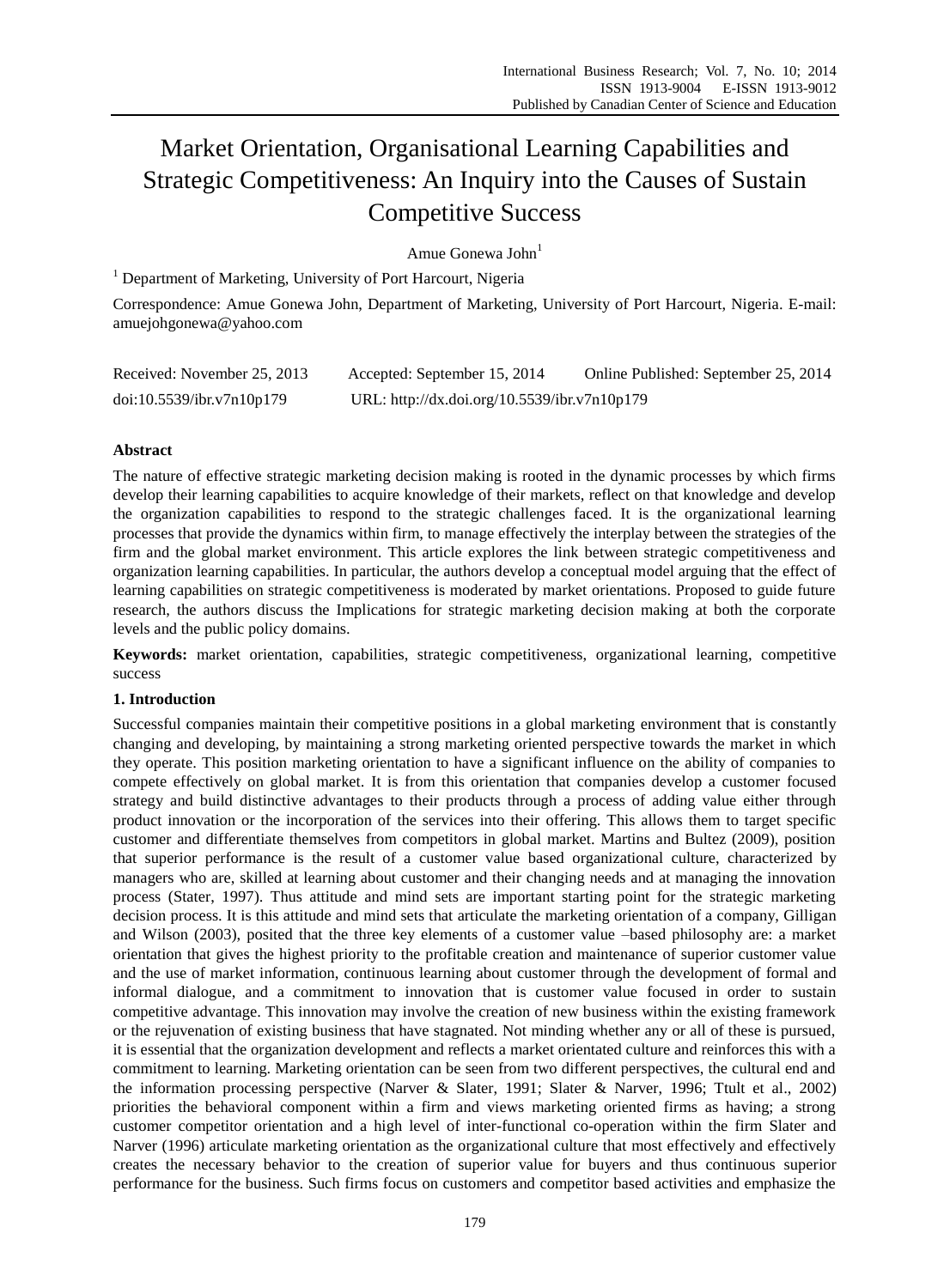acquisition, sharing and acting on marketing, intelligence acquired. It is a firms marketing orientation that steers the management of its market information gathering activities such firms endeavour to have highly refined market sensing capabilities, and so are well placed to anticipate changes and friends in the market and thus respond to them by the development of new customer valued capabilities and innovation products and services (Hult et al., 2002). Jaworski and Kohli (1996) view marketing orientation as the organization wide generation of market intelligence pertaining to current and future customer need, dissemination of intelligence across department and organization wide responsiveness to it. In their view, therefore, marketing orientation firms priorities the organization wide generation of market intelligence pertaining to current and future customer needs, disseminate the intelligence across departments (R and D management finance) and organize wide responsiveness to it selected markets, products that cater for current and anticipated customer needs, Jaworski and Kohli therefore focus on the activities that underpin the generation and dissemination of market intelligence. They also maintain that marketing orientation appears to be facilitated by the amount of emphasis top managers place on it, through continual reminders to employees that it is critical for them to sensitive to market developments. Morgan et al. (1998) likewise take an information system view of marketing orientation. They suggest marketing orientation is the mechanism for the information processing activities of the firm. This is similar to the view of day (1994), who defines marketing orientation as the complex bundles of skills and collective learning exercised through organizational processes, that ensure superior co-ordination of functional activities, like morgan et al. (1998) day argued that market orientation was an outcome of learning, and proposed that organization became more market oriented by identifying and building the special capabilities that set market –driven organizations apart (day, 1994). In their view, therefore, the scope of market orientation goes beyond customers and incorporates competitors. It involves the understanding of customer needs in a manager that allows superior value to be provided; and integrating the effort of the organization resource towards creating superior value of customers.

Firms with positive marketing orientated value have the capacity to understand the need of customer in a manner that allows superior value to be provided, because the firm is geared towards the market it is aware of both existing and potential competitor activities and so is able to identify potential opportunities and threats. As they are organized with the emphasis on achieving competitive advantage, they are able to marshal the firms resources towards creating superior value for customer. Thus marketing oriented firms are seen to be innovative, to have a strong customer focus, to make decision with reference to competitor activities, to have an integrated marketing approach and most of all to be able to deliver a high level of share holder\owner value.

In the next section, we assess the place of market orientation in the marketing literature. Then, we explore market orientation as a platform for organizational learning capabilities we also shed light on how this learning capabilities in the organization resulted in sustainable competitive success. Finally, on the basis of the argument set forth we develop responses to some marketing orientations perennial critics. The study contributes to marketing knowledge in two main ways; first, drawing on organizational learning capabilities and strategic competitiveness, it develops theoretical argument linking marketing orientation and sustain competitive success. Second, the study provides a basis for addressing critics of marketing orientation. Hence, the purpose of the study is to explore the extent of the relationship between organizational learning capability and competitiveness and also to assess the moderating effects of market orientation on the influence of organizational learning capability and strategic competitiveness of the firms.

## **2. Theoretical Foundation**

Organizational learning is the ability of organization to share experience and lessons across departments and its outside partners (suppliers, distributors, customers) to enable the learning to be stored in the organizational memory of the entire firms (Doole & Lowe, 2005). Organizational learning can be defined by studying the concrete structural and procedural arrangements through which actions by member's arrangement through which actions by members that are understood to entail learning are followed by observable changes in the organization's pattern of activities (Cook & Yanow, 1993 cited in Patterson, 2008). It is this mechanism that become the foundation to understand what organizational learning is, that is the structure, strategies and procedures that allow the organization and its members to learn (Popper and Lipshitz, 1998 cited in Sameulson, 2007). Lambert and Celilgn (2009) posit that, organization do pass through the processes of learning like the individuals but that organization learn when they purposefully adopt structures and strategies to encourage learning. Goh and Ryan (2002) summarized by saying that, the concrete observable organizational system or institutionalized structural and procedural arrangements that describe the concept of a learning organization.

Studies conducted by previous scholars (Goh & Ryan, 2002; Basil & Katoz, 2005; Alexander, 2008; Chukwu & Tygris, 2009). Collaborated that the structures, strategies and procedures adopted that form the basis for a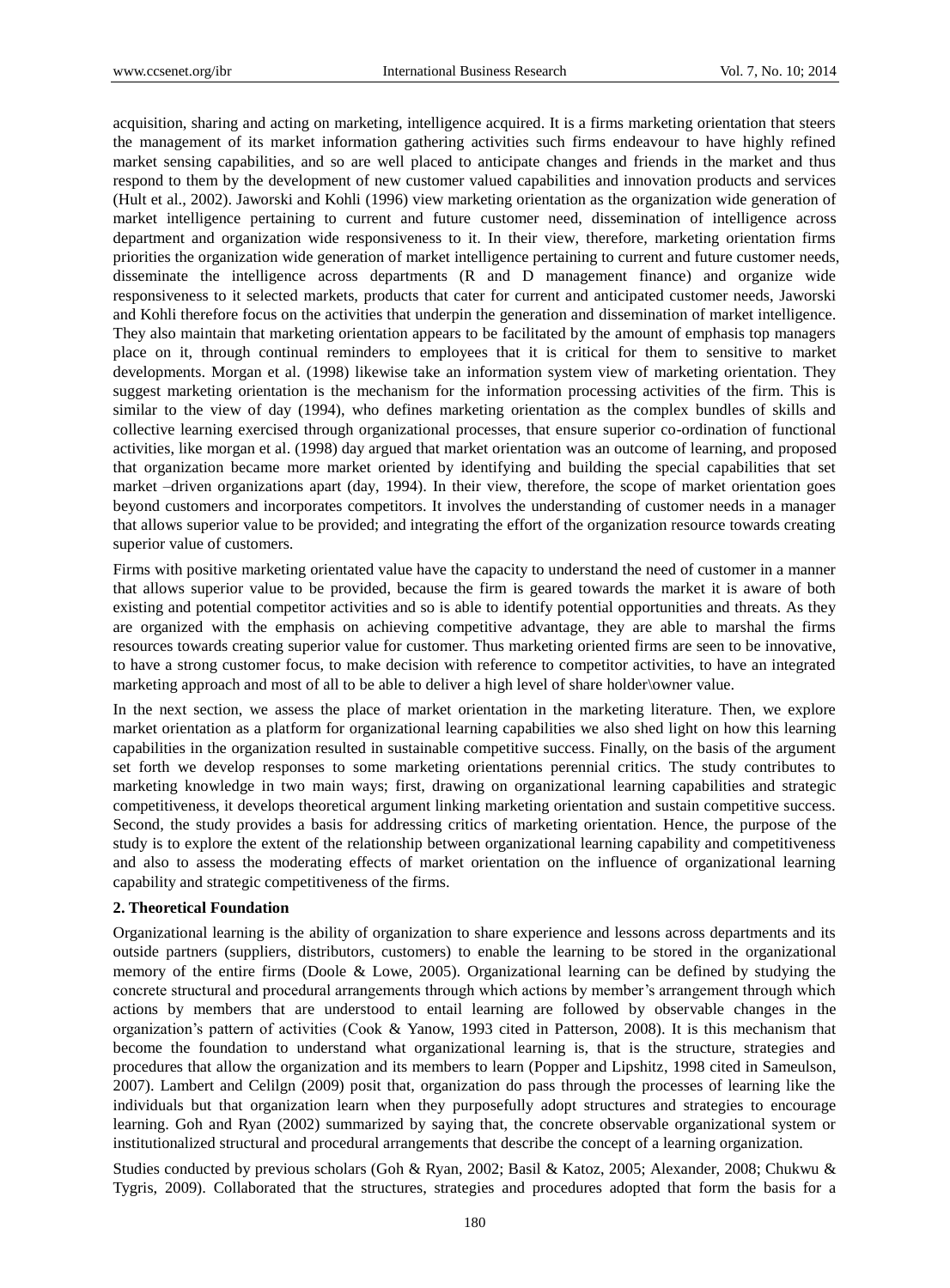learning organization. We therefore need to identify what these mechanisms are that organizations use to enhance learning. Goh and Ryan (2002) suggest that, it is these mechanisms (procedure, structure and strategies) that support learning. It is the present of these mechanism that we define as organizational learning capability. Doole and Lowe (2005) argued that only firms that build these organizational learning capabilities that are able to sustain their competitiveness in the market place. It is the firms that develop the learning capability that are able to reshape themselves and so sustain their competitiveness. Morgan et al. (1998) cited in Davidson (2006) suggest that organizational learning capabilities help firm sustain a competitive advantage over the long term in two ways: by minimizing the incidence and potential impact of serious environmental disturbance, through advance acquisition of knowledge and by the flexibility built through organizational learning which enables the firm to develop rapid company responses in order to exploit emerging opportunities or extinguish threats.

## *2.1 Propositions from the Strategic Capabilities of a Learning Organization*

Literature suggests commonalities among the various descriptions in previous studies (Goh, 1998; Goh & Richards, 1997), we conceptualized five dimensions of capabilities of a learning organization.

## 2.1.1 Shared Vision

Goh and Ryan (2002), posit that organization as a whole, and each unit within it need to have a clearly articulated purpose. The organization members are to be motivated to learn the need to share in the foundation for proactive learning. It provides direction and a focus for learning that fosters energy, commitment and purpose among organizational members (Doole & Lowe, 2005). Slater and Narver (1996) cited in Ogolish (2006) view the motivating vision as grounded in a sound understanding of the market guiding the business competitive advantage efforts been communicated continuously throughout the organization. Hamel and Prahalad (1994) cited in Kojoh (2007) prefer the term foresight, which they consider to be based on deep insights into the trends in technology, demographics, regulations and lifestyles that can be harnessed to rewrite industry rule and create new competitive space.

Karahanna and Davidson (2009), argued that a clear foresight shared by the staff and management of the firm is fundamental basis for effective strategic decisions and this gives the firms the strategic direction to superior competitive position in global markets which moves beyond the short term view of the firm' current market and is an outcome of the marketing oriented values of the firm. The clear strategic direction gives evidence to employees of the commitment from top management to growth and development. It therefore gives focus to the efforts to build a knowledge capability within the organization (Doole & Lowe, 2005). We make the following proposition:

- P1: Employees and other stakeholders sharing in the common direction, the organization is taking will significantly influence the strategic competitiveness of the firm.
- 2.1.2 Leadership Commitment and Empowerment

Organization leaders need to be committed, the formulation of a core ideology for a company has implications for the role of the executive team responsible for making strategic decisions in terms of the leadership it offers (Doole & Lowe, 2005). Grant (2002) cited in Amos and Tigris (2010) has argued that if a strong core ideology is to be developed which unifies and motivates the members of the organization, the responsibilities of the executives are to clarify the shared vision and core values of the organization. They further argued that, the leaders should develop alignment between the different business functional areas and promote the understanding and interpretation of information within the context of the organizations' shared vision. Grant then goes on to suggest that organizations leaders need emotional intelligence if they are to have the skills that such a role requires. Bartex (2011), posit that leaders should push responsibility and autonomy from decision making down the line to product managers and venture teams. Peters (2003) suggests companies need to be quick and daring and even a little weird and mad in their innovative thinking. Again, Pius and Anderson (2009) argued that leaders through personal example and involvement, indoctrinate their organizations to accept and adhere to these core values that are essential to the organization's identity and success. They suggest that it is the responsibility of the leadership to retain and sustain the entrepreneurial spirit throughout the company. Thus, Doyle (2000) cited in Pius and Anderson (2009) conclude that strategic decision needs to foster an environment where the strategy making is an evolutionary development that is responsive to market challenges, through a proactive/reactive strategic orientation and a core purpose that is balanced with market orientation. Doole and Lowe (2005) summarized that the strategy constant evaluation and re-evaluation and customer focused strategies are developed which are highly differentiated from those of competitors through innovation and value added mechanisms. We therefore proposed as follows.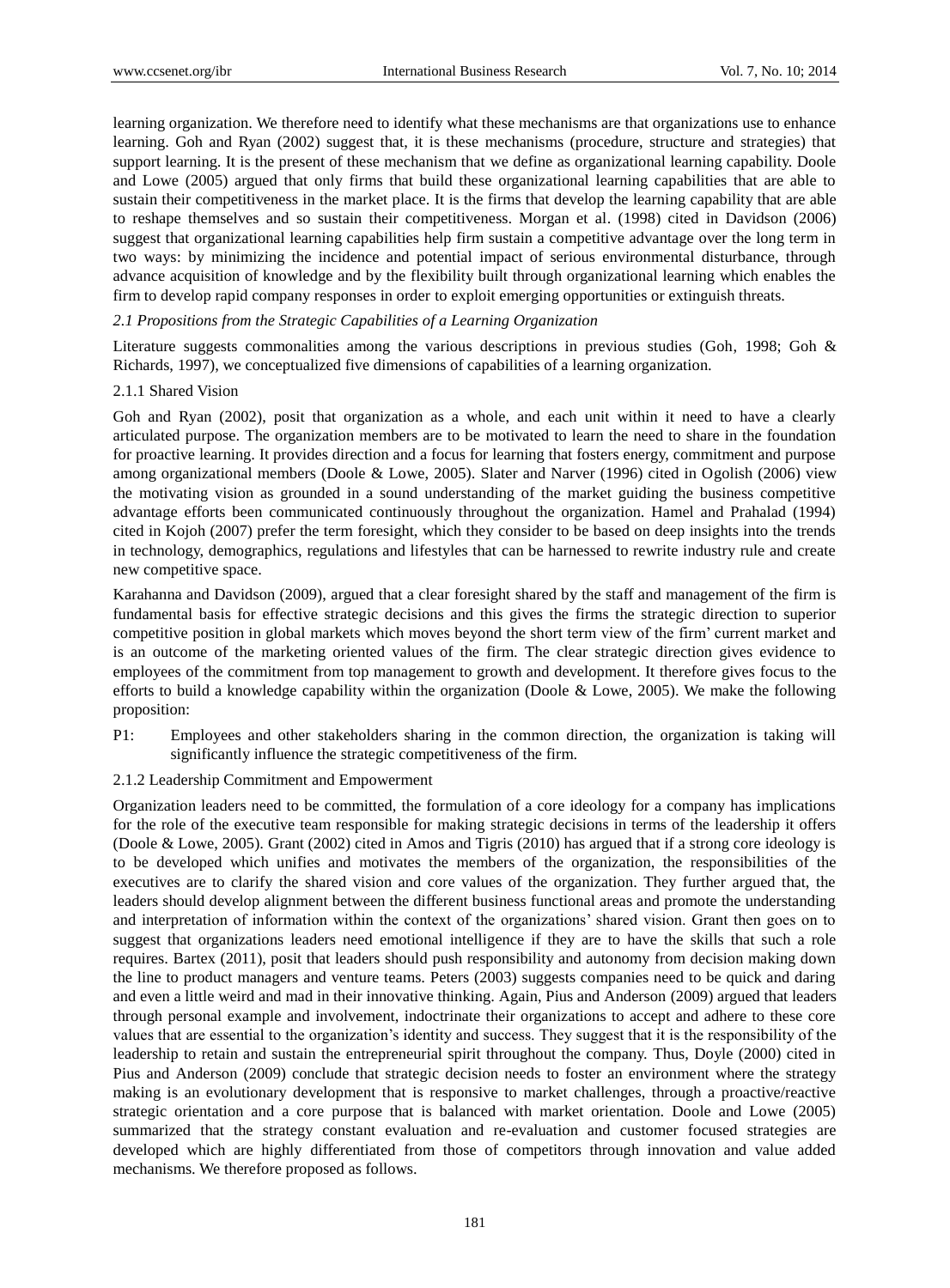P2: The type of leadership the executive team in the organization offer to their employees and other stakeholders will significantly influence strategic competitiveness of the firm.

# 2.1.3 Experimenting and Reward Culture

Alegre and Chiva (2009), posit that experimentation is one of the essential facilitating factors of organizational learning and that it can be defined as the degree to which new ideas and suggestions are attended to and dealt with sympathetically. Experimentation is the most heavily supported dimension in the organizational learning literature (Hedberg, 1981; Nevis et al., 1995; Tannemhaum, 1997 cited in Wilcoxson, 2007). Nevis et al. (1995) cited in Mannson (2006) considered that experimentation involves trying out new ideas, being curious about how things work, or carrying out changes in work processes. Goh and Ryan (2002) argued that problems faced by the organization present opportunities for experimentation. The organization's structure and systems needs to support this initiative. Budgeting systems, for example, can be designed to challenge the need for doing things because "we have always done them" and compensation systems can be designed to reward innovation and risk taking.

Risk taking can be understood as the tolerance of ambiguity, uncertainty and errors. Sitkin (1996) cited in Bannadus (2005) goes as far as to state that failure is an essential requirement for effective organizational learning, and to this end, examines the advantages and disadvantages of success and errors. Amosi and Pythason (2010) conclude that experimentation is by far the most consistent managerial practice that is observed in learning organizations. The freedom to experiment with new work methods and innovative processes are encourage and supported (Senge, 1990; Garum, 1993; McGgill, Slocum & Lei, 1993). We can make the following proposition.

P3: Experimenting and rewarding culture in the organization will significantly influence competitive positioning of firm.

# 2.1.4 Ability to Transfer Knowledge

Doole and Lowe (2005), argues that intra-organizational knowledge sharing is a very important measure of organizational learning capability. Knowledge sharing refers to the sharing or transfer of collective knowledge and routine related to the spread of learning amongst the different departments in the organization and their extended partners. Macus and Jelly (2009), posit that organizational learning cannot really occur unless the company has an effective and efficient system for sharing and transferring information. The information needs to be clear, fast and focused (Goh & Ryan, 2002). Information should cut across-functional and sub-unit boundaries within the organization. McGill and Mayer (2006) posit that the type of information's acquired and distributed should relate to organizational problems and opportunities. This is also supported by majority of previous writers, especially the ability of the organization to transfer knowledge from the external environment for example suppliers distributors, customers and even from benchmarking of competitors (Garvin, 1993; Shaw & Perkins, 1991).

A good example is Marybest company they once specialized on wine bar for its customers and later the customer asked the company to also serve food delicacies to its line of business. Marybest developed complete hotel system that offered its customers more superior value. This add to the fact that customers needed to be involved in the design process, other stakeholders should also be brought in. intra-organizational knowledge sharing is not simply the ability of an organization to obtain its information from various departments and partners but its ability to share experience and lessons across departments and partners, so enabling the learning to be stored in the organizational memory of the entire organization (Doole & lowe, 2005).

In today's complex world, individuals need to help each other accomplish organizational objectives. Teams need to have the ability to work cross-functionally. By working together, knowledge can be shared among organizational members and there is also a better understanding of other individuals, their needs and how they work in different parts of the organizations, encouraging knowledge transfer as well (Seng, 1990; 1992; Garvin, 1993). We therefore propose as follows:

- P4: Intra-organizational knowledge sharing will significantly influence the strategic competitiveness of the organization.
- 2.1.5 Market Orientation Platform for Leveraging Organizational Learning

Doole and Lowe (2005), posit that successful companies maintain their competitive position is a global marketing environment that is constantly changing and developing by maintaining a strong marketing orientated culture serve as a platform for leveraging organizational learning, therefore market orientation has a significant influence on organizational learning capability and competitive positioning of the firm. Several studies has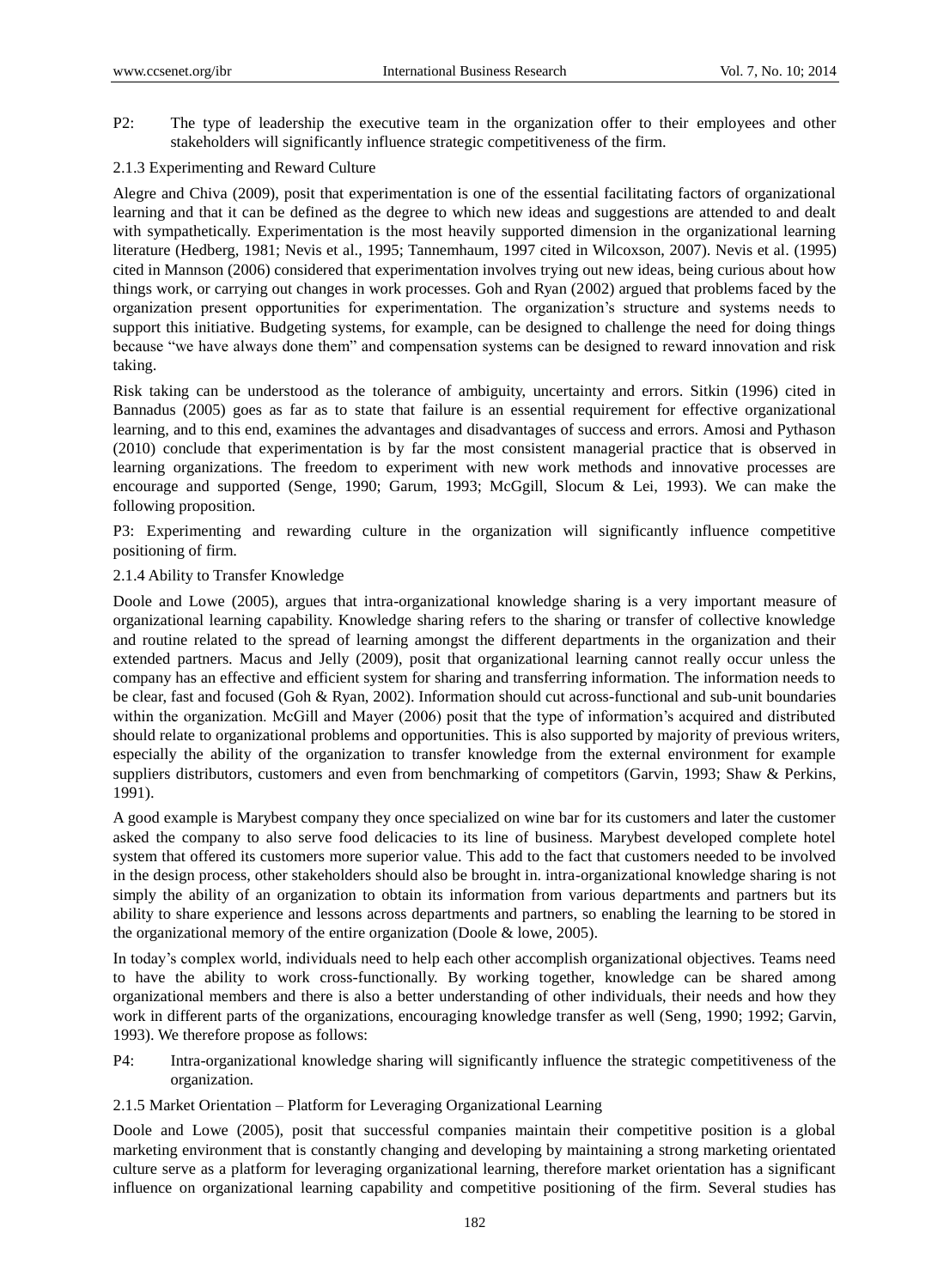argued that market orientation develop a customer focused strategy and build distinctive advantages to their products through innovation or the incorporation of key services into their offering (Narver & Slater, 1991; 1996; Hult et al., 2002). Slater and Narver (1996) cited in Tenebonnet and Stavink (2006) articulated market orientation as the organizational culture that most effectively and efficiently creates the necessary behavior to the creation of superior value for customers and business. Such firms focus on customer and competitor based activities and emphasizes the acquisition, sharing and acting on the marketing intelligence acquired. It is the marketing orientation that serve as a platform that steers the management of its market information gathering activities. Such firms are example of learning organization that has a high refined market sensing capabilities and so are well placed in anticipated changes and trends in the market and thus respond to them by the development of new customer valued capabilities and innovative products and services (Hult et al., 2002). Lambin (2000) cited in Benitta (2007) posit that market oriented firms are seen to be innovative, to have a strong customer focus, to make decisions with reference to competitor activities, to have an integrated marketing approach and most of all to be able to deliver a high level of owner value.

Market oriented firms are able to build the following internal capabilities – organizational management with customer oriented value and belief, inter-departmental dynamics and connectedness, well organized structures and processes for the gathering and dissemination of information and departmentalization as well as cross-functional communication (Lambin, 2000; Benitta, 2007; Mbanas, 2009). We therefore advance the following proposition:

- P5: Proactive market orientation moderates the effects of organizational learning capability on strategic competitiveness of the firm.
- P6: Responsive market orientation moderates the influence of organizational learning capability on strategic competitiveness.

In this work, we respond to a need for linking the concept of organizational learning capability to strategic competitive position of the firm. We also examine whether other organizational factors such as market orientation can moderate the influence of organizational learning capability on strategic competitiveness. The basic conceptual model showing the relationship is shown in figure 1.



Figure 1. Conceptual model of organizational learning capability, market orientation and strategic competitiveness

Source: Conceptualized from review of related literature, 2013.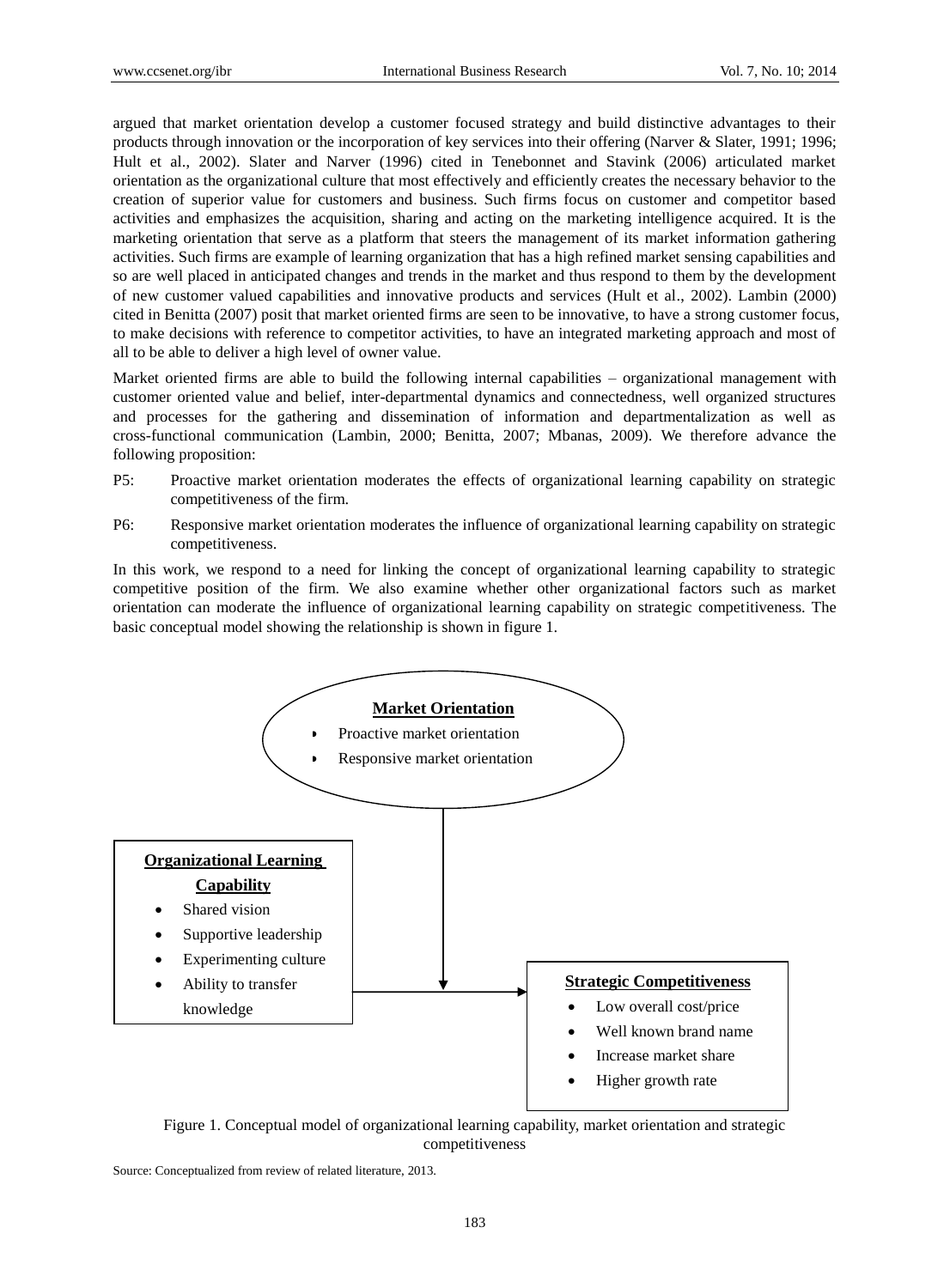#### **3. Discussion and Conclusions**

Organizational managers around the globe are recognizing the increasing necessity for their companies to develop the skills, aptitudes and knowledge to compete effectively in global markets. The emergence of a more open world economy, the technological and globalized consumer tastes and the unabated construction of global electronic highways all increase the inter-dependency and interconnections of nation economics across the globe. The marketplace is becoming increasingly complex, as mature economics become more saturated and fragmented the competitive pressure increase and survival and growth become more difficult to sustain. The need for managers to develop the skills to respond to these pressures affects companies of all sizes. It is only a learning organization that can survive this turbulent period.

Several proposed theoretical frameworks underpin organizational learning capabilities that will sustain our competitive position in the marketplace. However, only few of them offer a thorough explanatory and predictive constructs that influence learning capabilities it was proposed that shared vision significantly influence strategic competitiveness of the firm. By competitiveness we refer to those activities that enables the company to remain in business not minding the activities of other competitors in the market for example the establishment of a well known brand name, wider geographic market coverage, low overall costs etc. the question is that, are there any relationship between shared vision as a measure of organizational learning capability and establishment of well known brand, wider market coverage, low overall cost, wider product line and market share leadership? The higher management needs to communicate a well crafted vision for the organization and personally motivate and instill a learning orientation. Without a shared vision employees may be motivated to learn but they may not know what to learn (Johnbull, 2008). Vision co-ordinates the focus of the various departments and encourage employees to overcome cross functional communication barriers and ensure the free flow of information between them, this will reduce cost of running the organization which will in turn lower the overall cost. From this argument, we can deduce that learning capability significantly influence a firm competitive position, in terms of cost reduction.

We also proposed that, the type of leadership the top management offer to their employees and other stakeholders will significantly influence strategic competitiveness. The tentative conclusions suggest that the relationship between learning capability measure as leadership commitment and reward has a significant influence on some measures of strategic competitiveness such as employee morale. When we build leadership supports to our employees this will have a significant influence on their performance if it reduces turn over and absenteeism in organization. Again, hands-on value-driven, refers to the way that leaders serves by example by their personal involvement and retaining the entrepreneurial spirit throughout the organization. By doing this, they have established aa well known identity for the firm.

This behavior will metamorphors into its brand name. Therefore, the type of leadership support has a significant influence on strategic competitive position of the firm. However, leadership support may not be evident in some measure of strategic competitiveness (Micah, 2007). We are aware that competitiveness can be measured in financial and also in marketing terms. When an organization has a supportive leadership as a measure of learning capability this will enhance higher growth rate (sales, revenue) than competitors and the market as a whole.

Again, ability to transfer knowledge within and outside stakeholders will reduce cost of operations which will enhance a higher market share measured in either value or volume terms. Slater and Narver (1996) cited in Adazeh (2007) argued that market orientation moderate the impact of organizational learning capability on competitiveness. As a matter of fact, we expect that organization learning capability affect strategic competitiveness. A major venue for understanding the impact of learning capabilities has been the conditions or situations in the firm. Examination of the alignment of firm structure, strategies and capability for competitive position has provided important theoretical insights (Vorhies & Morgan, 2003 cited in Amosen, 2006). Because firm conditions provide a platform for the use of learning capability, we suggest that the market orientation provides a critical backdrop for organizational learning capability to come into play.

We proposed that proactive market orientation moderating the effect of organizational learning capability on competitive position of the firm. Proactive market orientation focuses on understanding, anticipating and satisfying customers' latent needs. Organizations often meet latent needs by offering technological advances that enables them to lead the customer to new and better value propositions and satisfaction. This situation enhances the development of learning capability that will enable the firm to be probing into the latent needs of the customers. It is this orientation that moderate the effect of organizational learning on firm competitive position. We therefore argue that firms with proactive market orientations tend to draw heavily on organization learning capabilities to implement strategies that are focused on anticipating and meeting latent needs.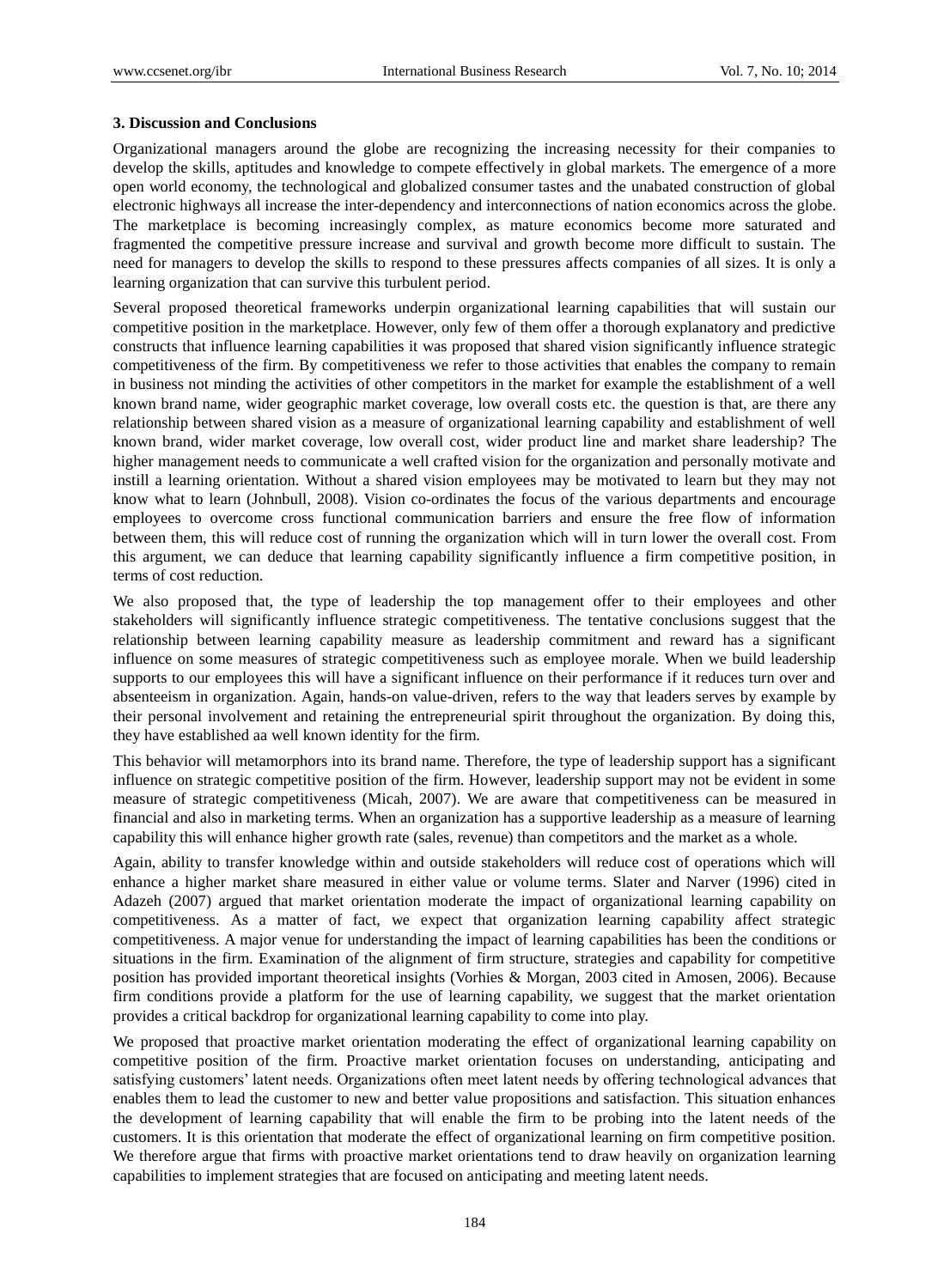We argue that firms with responsive market orientation listen to their customers, monitor their competitor, and devise strategies to meet customer needs better than competitors do (Narver et al., 2000, cited in Nwachukwu 2009). Responsive market orientated firms heavily access and extensively rely on their organizational learning capabilities. Because, it is this capabilities that provide the tools and techniques to bring in on customers and to collect timely information that can be used to implement strategies effectively. The role of organizational learning capabilities and their influence on competitive positioning are greater in firms that have responsive market orientation than in those that do not.

From the above, market orientation is very good platform for leveraging organizational learning capabilities.

#### **4. Implications**

The contributions of this paper attract both conceptual and operational implications to our growing expectation in marketing domain. This paper provides decision makers in organizations with broader bases for making better lasting decisions in the global market place. We are aware that firm competes by building superior values through clearly differentiating their products from competitors or by focusing on one particular market segment and competing by adding value to the product through customer support. Organizations that have a continuous learning capability about customer value that can sustain competitive advantage stand to be a winning organization.

We believe that our work makes the following contributions to the growing literature on both organizational learning capabilities and competitive position of the firm. Figure 1 shows the constructs of learning capability which in this present study we conceptualize as four dimensions of learning capabilities we used the review of related literatures and interactions to contribute new theoretical insights. Again our notion of investigating strategic competitiveness from organization learning capabilities perspectives brings forth the theoretical insight of the resource base view of the firm, our conceptual model, thus explicitly links organizational learning capability to competitiveness. Finally, we replaced the popular moderating variable of organizational factors (age, size, structure) with market orientation as a platform for leveraging learning in organizations.

Future studies are stimulated to improve on the above constructs of the model suggested by this paper. Organizations should be willing to critically evaluate its practices and processes and should be open to new ideas and knowledge. This paper encourage other researchers to proactively question long held routines, assumptions and beliefs, to engage in the first phase of learning which is at the heart of ensuring the firm is aligned to a changing market environment (Doole & Lowe, 2005) and above all firms are only able to sustain their competitiveness by understanding customer needs in a manner that allows superior value to be provided and it is only by being aware of both existing and potential competitor activities that firms are in a position to take appropriate action to respond to identified opportunities and threats.

## **References**

- Adaezeh, S. T. (2007). Developing Learning Organization: The Behavioral Perspectives. *Academy of Management Sciences*, 280–290.
- Alegre, M. C., & Chiva, B. S. (2009). The Factory as Learning Store. *Academy of Management Review,* 28–36.
- Alexander, P. P. (2008). Market Orientation and Organization and Organizational Performance: is Innovation a Missing link? *Journal of Industrial Marketing, 63*(5), 30–42.
- Amosi, K. T., & Pythason, C. O. (2010). Graping the Learning. *Organizational Culture: Training and Development, 48*(6), 40–46.
- Anderson, A. B. (2009). Organizational Learning Capability-Strategy for Competitive Advantage. *International Journal of Business and Management, 46*(2), 26–39.
- Bartex, C. K. (2011). *Value Based Learning: Strategy for Corporate Growth and Shareholder Valu*e. Chichester Willey.
- Benitta, T. S. (2007). The Impact of Market Orientation, Product Advantage, and Launch Proficiency on New Product Performance. *Journal of Product Innovation Management, 21*(2), 79–95.
- Cook, Y. S., & Yanow, B. D. (1993). The New Strategic Learning Capability in the Twenty-first Century. *The Academy of Management Sciences Review, 25*(3), 8–23.
- Day, G. S. (1994). The Capabilities of Market-Driven Organizations. *Journal of Marketing, 58*(Oct.), 37–52. http://dx.doi.org/10.2307/1251915
- Doole, I., & Lowe, R. (2005). *Strategic Marketing Decisions in Global Markets*. London: Thomson Learning.